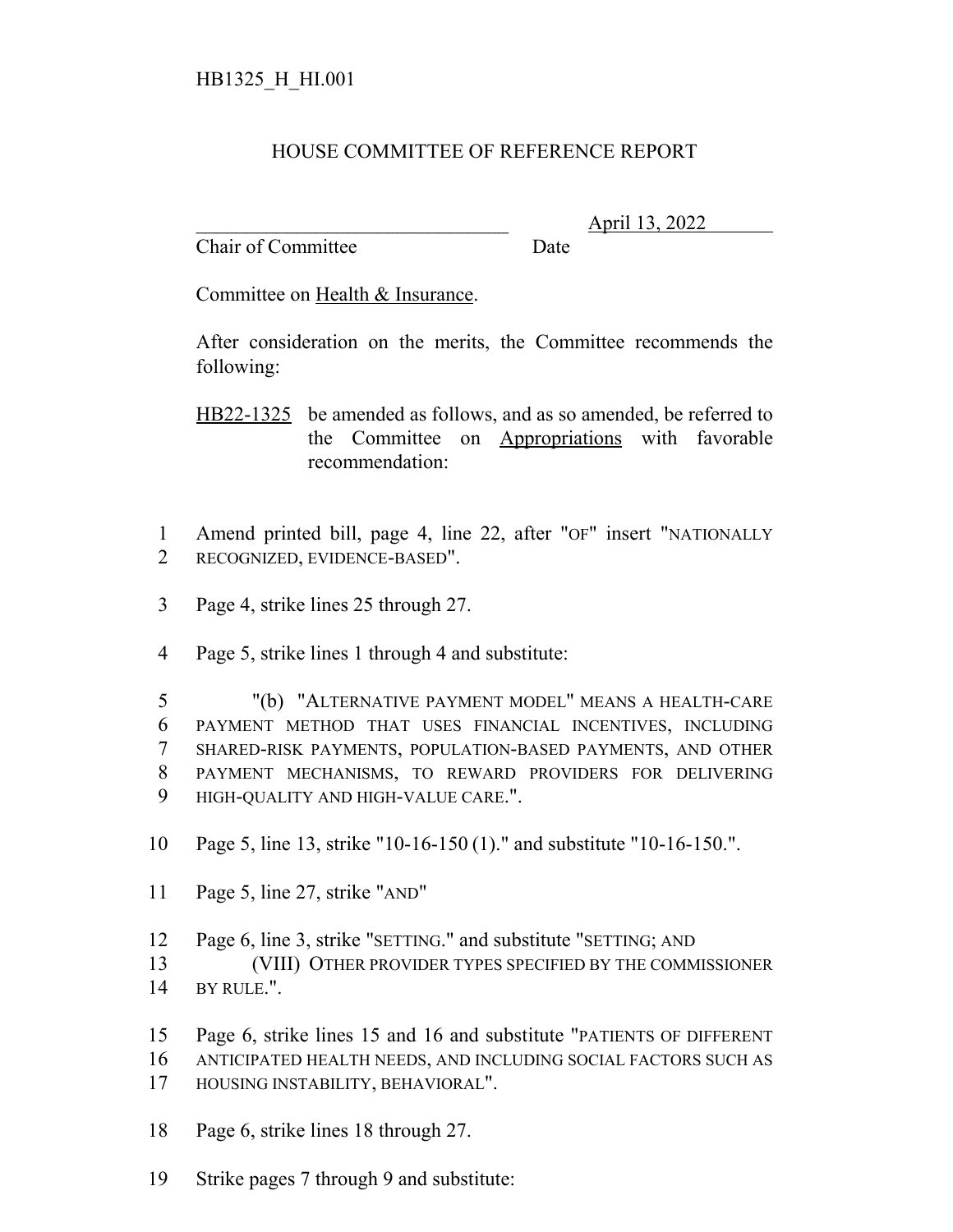"(3) (a) (I) THE DIVISION SHALL DEVELOP ALTERNATIVE PAYMENT MODEL PARAMETERS BY RULE FOR PRIMARY CARE SERVICES OFFERED THROUGH HEALTH BENEFIT PLANS.

 (II) THE DIVISION SHALL DEVELOP THE PRIMARY CARE ALTERNATIVE PAYMENT MODEL PARAMETERS IN PARTNERSHIP WITH THE DEPARTMENT OF HEALTH CARE POLICY AND FINANCING, THE DEPARTMENT OF PERSONNEL, AND THE PRIMARY CARE PAYMENT REFORM COLLABORATIVE IN ORDER TO OPTIMIZE ALIGNMENT BETWEEN HEALTH BENEFIT PLANS OFFERED BY CARRIERS AND PUBLIC PAYERS AND ACHIEVE THE FOLLOWING OBJECTIVES:

 (A) INCREASED ACCESS TO HIGH-QUALITY PRIMARY CARE SERVICES;

 (B) IMPROVED HEALTH OUTCOMES AND REDUCED HEALTH DISPARITIES;

 (C) IMPROVED PATIENT AND FAMILY ENGAGEMENT AND SATISFACTION;

(D) INCREASED PROVIDER SATISFACTION AND RETENTION; AND

 (E) INCREASED PRIMARY CARE INVESTMENT THAT RESULTS IN INCREASED HEALTH-CARE VALUE.

 (III) AT A MINIMUM, THE ALTERNATIVE PAYMENT MODEL PARAMETERS MUST:

 (A) INCLUDE TRANSPARENT RISK ADJUSTMENT PARAMETERS THAT ENSURE THAT PRIMARY CARE PROVIDERS ARE NOT PENALIZED FOR OR DISINCENTIVIZED FROM ACCEPTING VULNERABLE, HIGH-RISK PATIENTS AND ARE REWARDED FOR CARING FOR PATIENTS WITH MORE SEVERE OR COMPLEX HEALTH CONDITIONS AND PATIENTS WHO HAVE INADEQUATE ACCESS TO AFFORDABLE HOUSING, HEALTHY FOOD, OR OTHER SOCIAL DETERMINANTS OF HEALTH;

 (B) UTILIZE PATIENT ATTRIBUTION METHODOLOGIES THAT ARE TRANSPARENT AND REATTRIBUTE PATIENTS ON A REGULAR BASIS, WHICH MUST ENSURE THAT POPULATION-BASED PAYMENTS ARE MADE TO A PATIENT'S PRIMARY CARE PROVIDER RATHER THAN OTHER PROVIDERS WHO MAY ONLY OFFER SPORADIC PRIMARY CARE SERVICES TO THE PATIENT AND INCLUDE A PROCESS FOR CORRECTING MISATTRIBUTION THAT MINIMIZES THE ADMINISTRATIVE BURDEN ON PROVIDERS AND PATIENTS;

 (C) INCLUDE A SET OF CORE COMPETENCIES AROUND WHOLE-PERSON CARE DELIVERY THAT PRIMARY CARE PROVIDERS SHOULD INCORPORATE IN PRACTICE TRANSFORMATION EFFORTS TO TAKE FULL ADVANTAGE OF VARIOUS TYPES OF ALTERNATIVE PAYMENT MODELS; AND (D) ESTABLISH AN ALIGNED QUALITY MEASURE SET THAT CONSIDERS THE QUALITY MEASURES AND THE TYPES OF QUALITY REPORTING THAT CARRIERS AND PROVIDERS ARE ENGAGING IN UNDER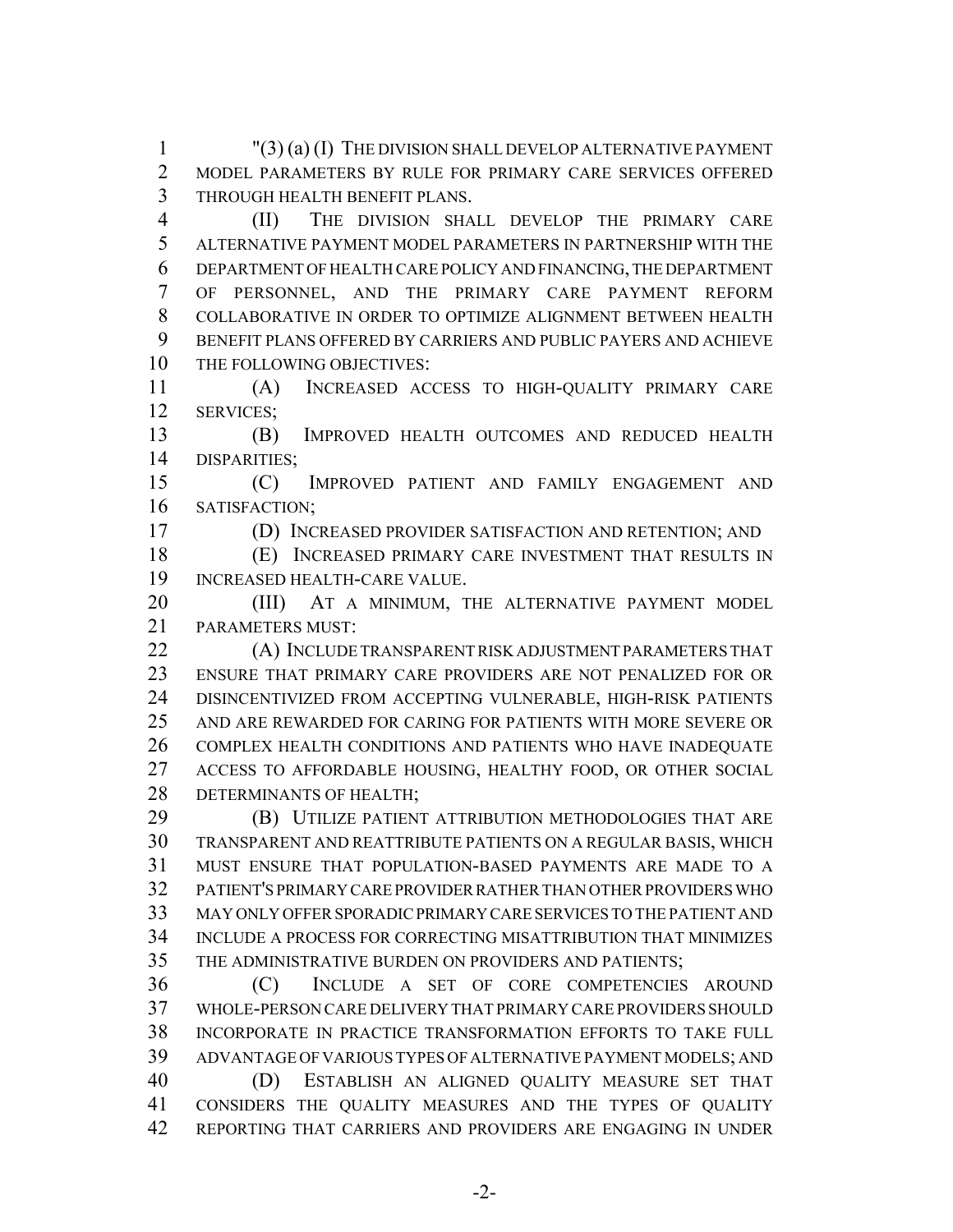CURRENT STATE AND FEDERAL LAW AND ENSURE THAT THE RULES INCLUDE QUALITY MEASURES THAT ARE PATIENT-CENTERED AND PATIENT-INFORMED AND ADDRESS: PEDIATRIC, PERINATAL, AND OTHER CRITICAL POPULATIONS; THE PREVENTION, TREATMENT, AND MANAGEMENT OF CHRONIC DISEASES; AND THE SCREENING FOR AND TREATMENT OF BEHAVIORAL HEALTH CONDITIONS.

 (IV) THE DIVISION SHALL ANNUALLY CONSIDER THE RECOMMENDATIONS ON THE ALTERNATIVE PAYMENT MODEL PARAMETERS PROVIDED BY THE PRIMARY CARE PAYMENT REFORM COLLABORATIVE.

(V) THE ALTERNATIVE PAYMENT MODELS MUST ALSO:

 (A) ENSURE THAT ANY RISK OR SHARED SAVINGS ARRANGEMENTS MINIMIZE SIGNIFICANT FINANCIAL RISK FOR PROVIDERS WHEN PATIENT COSTS EXCEED WHAT CAN BE PREDICTED;

 (B) INCENTIVIZE THE INTEGRATION OF BEHAVIORAL HEALTH-CARE SERVICES THROUGH LOCAL PARTNERSHIPS OR THE HIRING OF IN-HOUSE BEHAVIORAL HEALTH STAFF;

 (C) INCLUDE PROSPECTIVE PAYMENTS TO PROVIDERS FOR HEALTH PROMOTION, CARE COORDINATION, CARE MANAGEMENT, PATIENT EDUCATION, AND OTHER SERVICES DESIGNED TO PREVENT AND MANAGE 20 CHRONIC CONDITIONS AND ADDRESS SOCIAL DETERMINANTS OF HEALTH;

 (D) RECOGNIZE THE VARIOUS LEVELS OF ADVANCEMENT OF ALTERNATIVE PAYMENT MODELS AND PRESERVE OPTIONS FOR CARRIERS AND PROVIDERS TO NEGOTIATE MODELS SUITED TO THE COMPETENCIES OF EACH INDIVIDUAL PRIMARY CARE PRACTICE; AND

 (E) SUPPORT EVIDENCE-BASED MODELS OF INTEGRATED CARE THAT FOCUS ON MEASURABLE PATIENT OUTCOMES.

 (b) FOR HEALTH BENEFIT PLANS THAT ARE ISSUED OR RENEWED ON OR AFTER JANUARY 1, 2025, A CARRIER SHALL ENSURE THAT ANY ALTERNATIVE PAYMENT MODELS FOR PRIMARY CARE INCORPORATE THE PARAMETERS ESTABLISHED IN THIS SUBSECTION (3).

 (c) BY DECEMBER 1, 2023, THE COMMISSIONER SHALL PROMULGATE RULES DETAILING THE REQUIREMENTS FOR ALTERNATIVE PAYMENT MODELS PARAMETERS ALIGNMENT.".

Renumber succeeding subsections accordingly.

 Page 10, line 12, strike "IN THE COMMERCIAL MARKET." and substitute "BY CARRIERS.".

 Page 10, strike lines 17 and 18 and substitute "BARRIERS TO HEALTH ACCESS;

 (b) REPORT ON THE EFFECTS OF THE ALTERNATIVE PAYMENT MODELS ON PRIMARY CARE PROVIDERS, PRIMARY CARE PRACTICES, AND